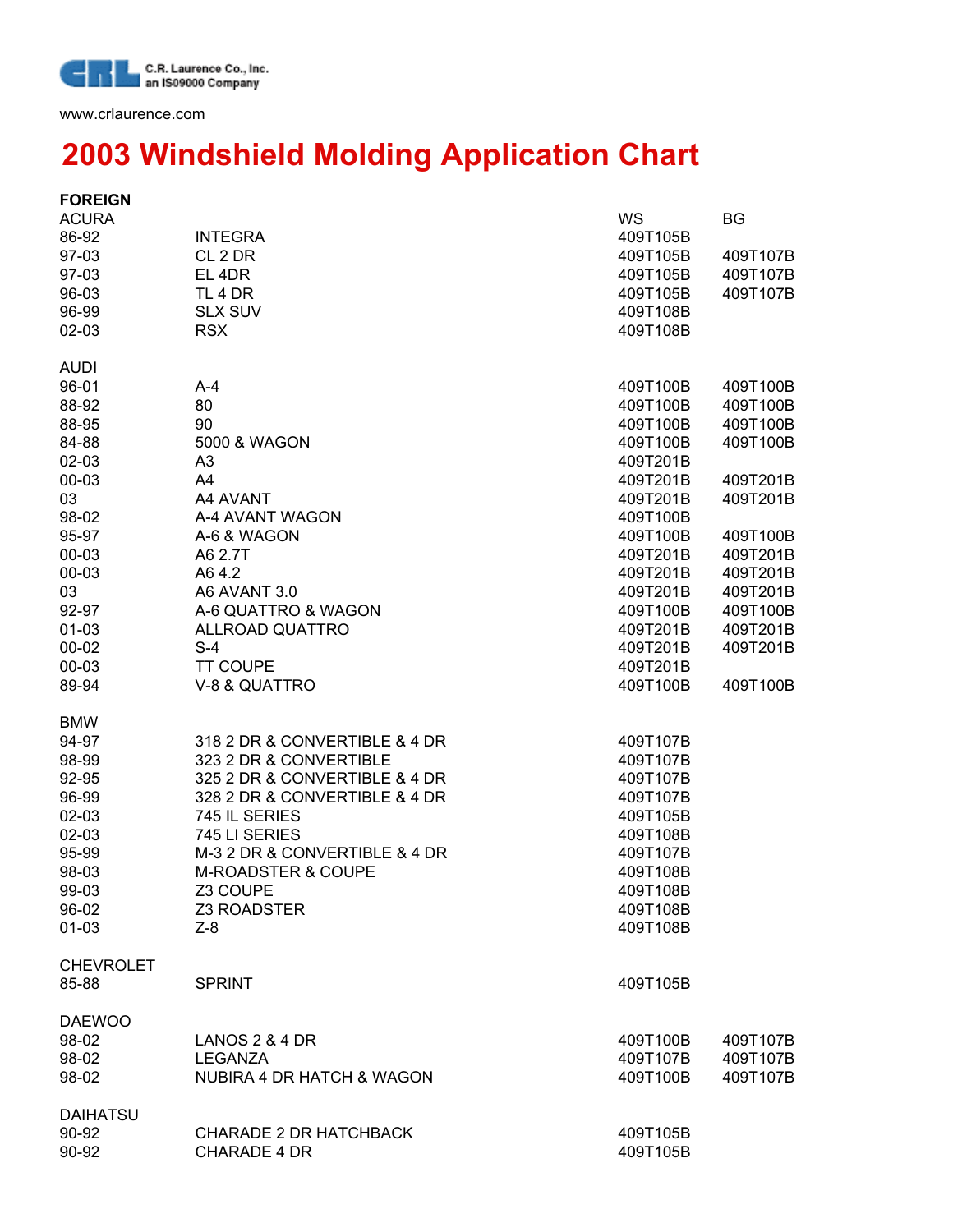| <b>GEO</b><br>98-02<br>95-97<br>98-02<br>93-97<br>89-92<br>85-89<br>90-93<br>88-97                                                | <b>METRO</b><br><b>METRO 4 DR</b><br><b>PRISM</b><br>PRISM 2 & 4 DR<br>PRISM 4 DR<br><b>SPECTRUM</b><br>STORM 2 DR COUPE & HATCH<br><b>TRACKER</b>                                                                | 409T105B<br>409T100B<br>409T108B<br>409T105B<br>409T107B<br>409T105B                                                 | 409T105B<br>409T100B<br>409T107B<br>409T105B                                                 |
|-----------------------------------------------------------------------------------------------------------------------------------|-------------------------------------------------------------------------------------------------------------------------------------------------------------------------------------------------------------------|----------------------------------------------------------------------------------------------------------------------|----------------------------------------------------------------------------------------------|
| <b>HONDA</b><br>94-97<br>03<br>$01 - 03$<br>88-91<br>96-00<br>97-03<br>88-91<br>95-03<br>94-02<br>92-96<br>00-03                  | <b>ACCORD</b><br><b>ACCORD</b><br><b>CIVIC</b><br><b>CIVIC &amp; WAGON</b><br>CIVIC 2 & 4 DR<br><b>CRV</b><br><b>CRX</b><br><b>ODYSSEY</b><br><b>PASSPORT</b><br><b>PRELUDE</b><br>S2000 CONVERTIBLE              | 409T107B<br>409T108B<br>409T108B<br>409T108B<br>409T100B<br>409T107B<br>409T107B<br>409T107B<br>409T105B<br>409T107B | 409T107B<br>409T201B<br>409T201B<br>409T107B                                                 |
| <b>HYUNDAI</b><br>00-03<br>00-03<br>$00 - 02$<br>$01 - 03$<br>96-00<br>90-94<br>$01 - 03$<br>91-95<br>90-98<br>97-01<br>$01 - 03$ | <b>ACCENT 2 DR</b><br>ACCENT 2 & 4 DR<br><b>ACCENT 4 DR</b><br><b>ELANTRA</b><br><b>ELANTRA &amp; WAGON</b><br><b>EXCEL</b><br><b>SANTA FE</b><br><b>SCOUPE</b><br><b>SONATA</b><br><b>TIBURON</b><br>XG350-XG350 | 409T100B<br>409T107B<br>409T100B<br>409T105B<br>409T105B<br>409T105B<br>409T107B                                     | 409T201B<br>409T100B<br>409T107B<br>409T100B<br>409T201B<br>409T100B<br>409T107B<br>409T201B |
| <b>INFINITY</b><br>93-02<br>03<br>96-99<br>03<br>93-97<br>03<br>03<br>97-03                                                       | $G-20$<br>G35<br>$I-30$<br>135<br>$J-30$<br>M45<br>Q45<br>QX4 SUV                                                                                                                                                 | 409T105B<br>409T107B<br>409T107B<br>409T107B                                                                         | 409T201B<br>409T108B<br>409T100B<br>409T107B<br>409T100B<br>409T100B                         |
| <b>ISUZU</b><br>89-00<br>03<br>02-03<br>96-00<br>85-89<br>90-92<br>96-99<br>89-95<br>91-03<br>92-03                               | <b>AMIGO</b><br><b>ASCENDER</b><br><b>AXIOM</b><br><b>HOMBRE</b><br><b>I-MARK</b><br><b>IMPULSE 2 DR &amp; 2 DR HATCH</b><br><b>OASIS MINIVAN</b><br>PICK-UP<br><b>RODEO</b><br><b>TROOPER</b>                    | 409T105B<br>409T107B<br>409T107B<br>409T108B<br>409T105B<br>409T107B<br>409T107B<br>409T105B<br>409T107B<br>409T107B |                                                                                              |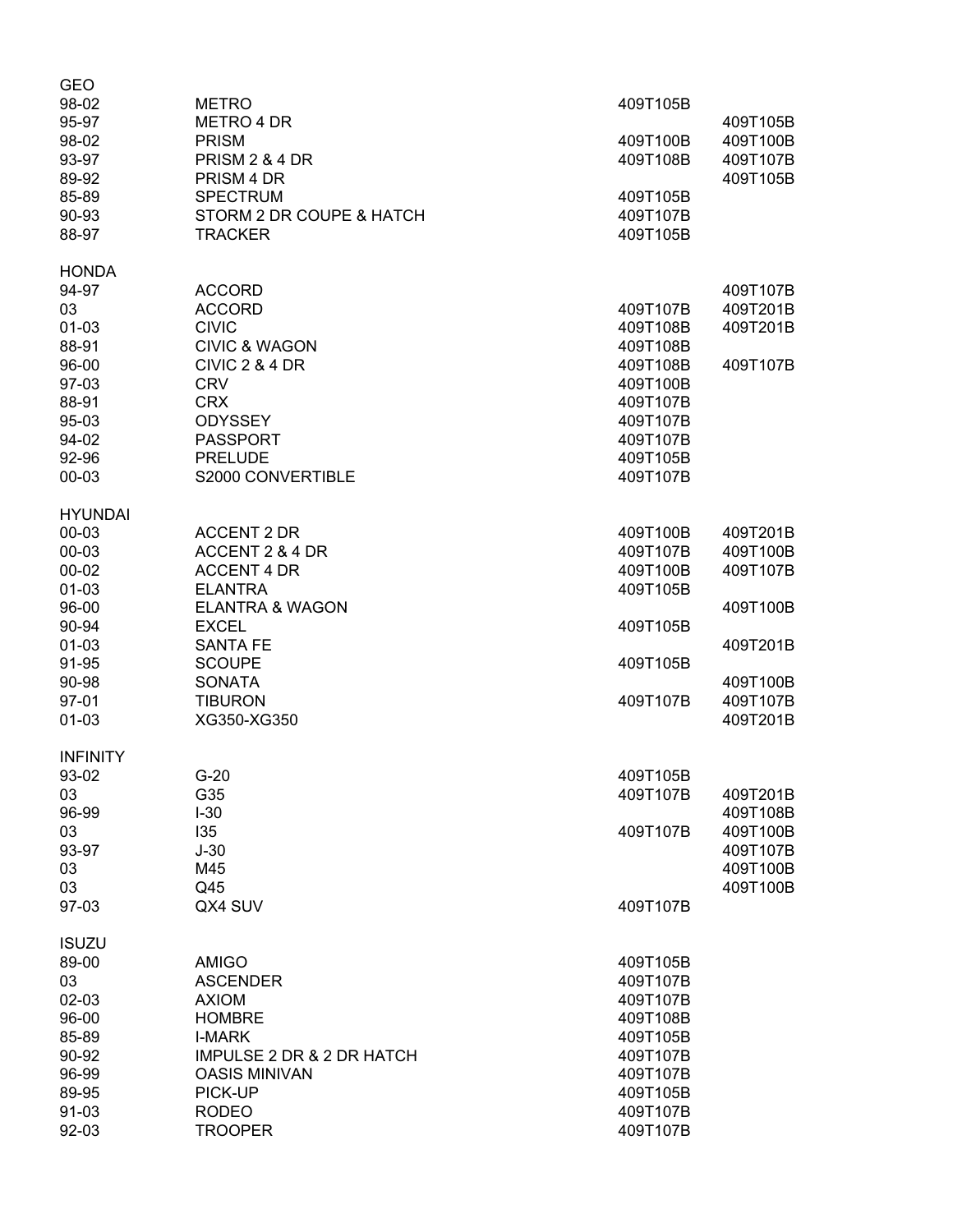| JAGUAR            |                                  |                      |                      |
|-------------------|----------------------------------|----------------------|----------------------|
| 00-03             | S-TYPE                           | 409T100B             |                      |
| 02-03             | X-TYPE                           | 409T201B             |                      |
| <b>KIA</b>        |                                  |                      |                      |
| $01 - 03$         | <b>OPTIMA</b>                    | 409T107B             | 409T201B             |
| $01-03$           | RIO CINCO                        | 409T107B             | 409T100B             |
| 94-02             | <b>SEPHIA</b>                    | 409T107B             | 409T100B             |
| 95-02             | <b>SPORTAGE</b>                  |                      | 409T108B             |
| <b>LEXUS</b>      |                                  |                      |                      |
| 92-01             | <b>ES 300</b>                    | 409T100B             |                      |
| 98-02             | GS 300                           | 409T100B             | 409T100B             |
| 98-00             | GS 400                           | 409T100B             | 409T100B             |
| 37258             | GS 430                           | 409T100B             | 409T100B             |
| 01-03             | GS 430                           | 409T201B             |                      |
| 03                | GX 470                           | 409T100B             |                      |
| 01-03             | IS 300                           | 409T100B             | 409T100B             |
| 98-02             | LX 470                           | 409T100B             |                      |
| 99-03             | <b>RX 300</b>                    | 409T107B             | T210                 |
|                   |                                  |                      |                      |
| 92-01<br>92-01    | <b>SC 300</b><br><b>SC 400</b>   | 409T105B<br>409T105B | 409T108B<br>409T108B |
|                   |                                  |                      |                      |
| <b>MAZDA</b>      |                                  |                      |                      |
| 03                | 6                                | 409T100B             |                      |
| 86-92             | 626 2 & 4 DR                     | 409T105B             |                      |
| 94-03             | <b>B SERIES P/U</b>              | 409T107B             |                      |
| 90-03             | <b>MIATA</b>                     | 409T107B             |                      |
| 95-02             | <b>MILLENIA</b>                  |                      | 409T100B             |
| 00-03             | <b>MPV</b>                       | 409T100B             |                      |
| 96-99             | <b>MPV</b>                       | 409T108B             | 409T100B             |
| 92-95             | MX3                              | 409T105B             |                      |
| 88-92             | $MX-6$                           | 409T107B             |                      |
| 93-97             | $MX-6$                           | 409T108B             |                      |
| 91-94             | <b>NAVAJO</b>                    | 409T107B             |                      |
| 99-03             | PROTÉGÉ 5 HATCHBACK              | 409T100B             | 409T100B             |
| 93-96             | RX7                              | 409T107B             |                      |
| 86-91             | <b>RX7 &amp; CONVERTIBLE</b>     | 409T105B             |                      |
| 01-03             | <b>TRIBUTE</b>                   | 409T100B             |                      |
| Mercedes-Benz     |                                  |                      |                      |
| 03                | <b>CL CLASS</b>                  | 409T108B             |                      |
| 03                | <b>G CLASS</b>                   | 409T109B             |                      |
| 01-03             | <b>SLK320</b>                    |                      | 409T201B             |
| <b>MERKUR</b>     |                                  |                      |                      |
| 85-89             | XR4TI                            | 409T107B             | 409T107B             |
| <b>MITSUBISHI</b> |                                  |                      |                      |
| 91-99             | 3000 GT                          | 409T107B             |                      |
| 03                | <b>DIAMANTE</b>                  | 409T107B             |                      |
| 90-94             | <b>ECLIPSE</b>                   | 409T107B             |                      |
| 95-03             | <b>ECLIPSE &amp; CONVERTIBLE</b> | 409T100B             | 409T108B             |
| 03                | ECLIPISE / SPYDER                | 409T107B             | 409T201B             |
| 92-96             | <b>EXPO</b>                      | 409T105B             |                      |
| 99-03             | <b>GALANT</b>                    | 409T100B             | 409T100B             |
| 94-98             | <b>GALANT</b>                    | 409T108B             | 409T108B             |
| 02-03             | <b>LANCER</b>                    | 409T100B             | 409T105B             |
| 88-92             | <b>MIRAGE</b>                    | 409T107B             |                      |
|                   |                                  |                      |                      |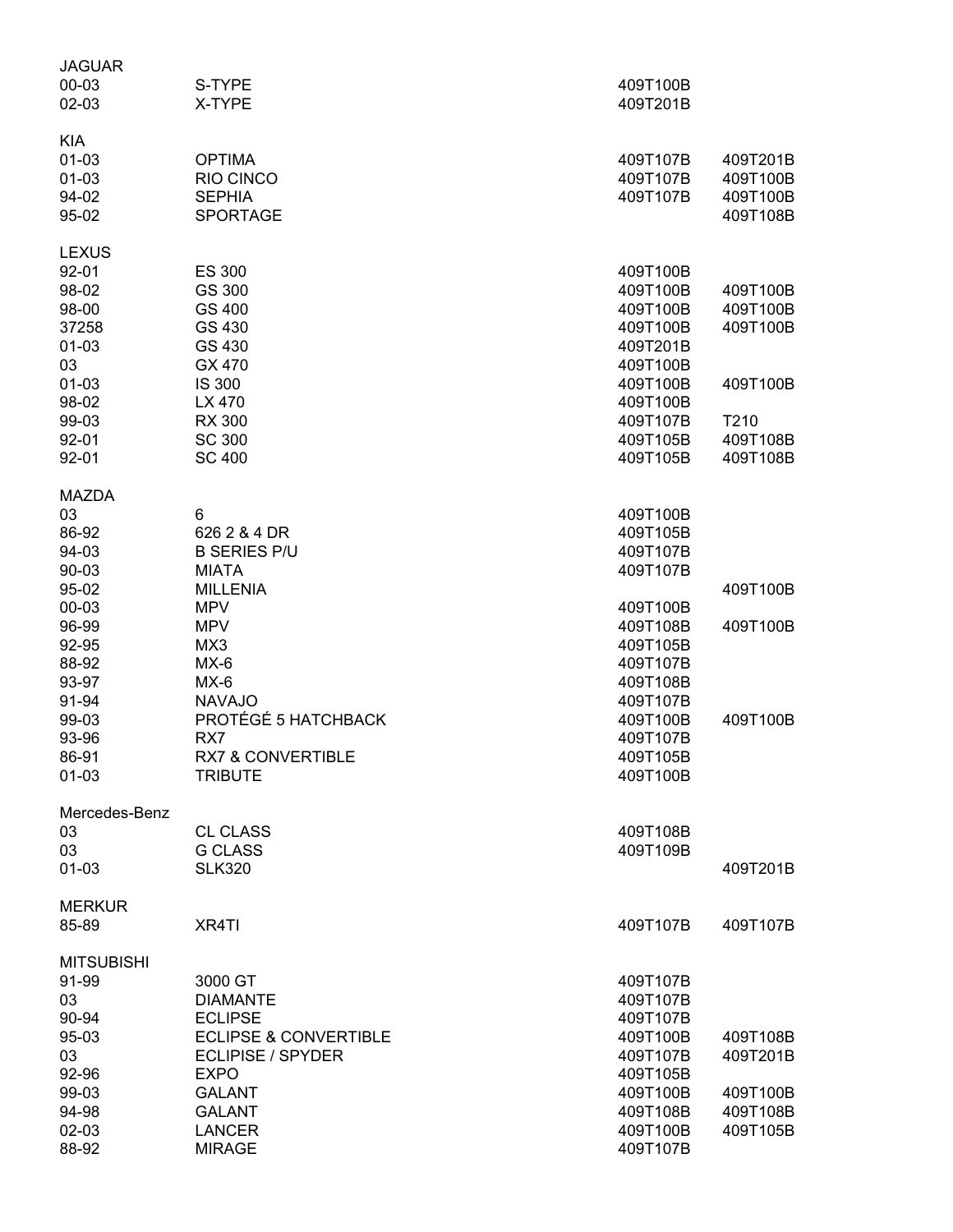| 97-02         | MIRAGE 2 & 4 DR                            | 409T100B | 409T100B |
|---------------|--------------------------------------------|----------|----------|
| 92-00         | <b>MONTERO</b>                             | 409T105B |          |
| 97-03         | MONTERO SPORT                              | 409T107B | 409T201B |
| <b>NISSAN</b> |                                            |          |          |
| 95-99         | 200 SX                                     | 409T107B | 409T108B |
| 84-88         | 200 SX                                     | 409T105B |          |
| 89-95         | 240 SX & CONVERTIBLE                       | 409T107B |          |
| 90-96         | 300 ZX & CONVERTIBLE                       | 409T105B | 409T105B |
| 03            | 350Z COUPE                                 | 409T105B |          |
| 02-03         | <b>ALTIMA</b>                              | 409T105B | 409T105B |
| 93-01         | <b>ALTIMA</b>                              | 409T107B | 409T108B |
| 90-93         | <b>AXXES</b>                               | 409T105B | 409T100B |
| 98-02         | <b>FRONTIER PICK-UP</b>                    | 409T107B |          |
| 95-99         | <b>MAXIMA</b>                              | 409T107B | 409T108B |
| 90-94         | <b>MAXIMA</b>                              | 409T105B |          |
| 84-89         | <b>MAXIMA</b>                              | 409T108B |          |
| 91-93         | <b>NX 2000</b>                             | 409T105B |          |
| 90-03         | <b>PATHFINDER</b>                          | 409T107B |          |
| 89-97         | PICK-UP                                    | 409T107B |          |
| 83-90         | <b>PULSAR</b>                              | 409T105B | 409T105B |
| $00 - 02$     | <b>QUEST</b>                               | 409T108B | 409T100B |
| 93-99         | <b>QUEST</b>                               | 409T108B | 409T107B |
| 95-99         | <b>SENTRA</b>                              | 409T107B |          |
| 91-94         | <b>SENTRA</b>                              | 409T105B | 409T105B |
| 86-90         | <b>SENTRA</b>                              | 409T107B |          |
| 00-03         | <b>SENTRA</b>                              | 409T105B | 409T100B |
| 89-92         | <b>STANZA</b>                              | 409T105B | 409T105B |
| 85-89         | <b>STANZA &amp; WAGON</b>                  | 409T107B | 409T107B |
| 87-89         | VAN GXE & XE                               | 409T105B |          |
| 00-03         | <b>XTERRA</b>                              | 409T107B |          |
| Porsche       |                                            |          |          |
| 99-03         | 911 CARRERA 4S                             | 409T107B |          |
| 99-03         | 911 CARRERA COUPE, CABRIOLET and CARRERA 4 | 409T107B |          |
| 97-03         | <b>BOXTAR</b>                              | 409T107B |          |
| Range Rover   |                                            |          |          |
| 00-03         | <b>FREELANDER</b>                          | 409T100B |          |
| 03            | <b>RANGE ROVER</b>                         | 409T107B |          |
| <b>SAAB</b>   |                                            |          |          |
| 89-98         | 900 CONVERTIBLE & 9-3                      | 409T108B |          |
| 99-01         | 9-3 2 DR, 4 DR & HATCHBACK                 | 409T107B |          |
| $00 - 01$     | 9-54 DR                                    | 409T107B | 409T100B |
| 02-03         | <b>SAAB 9-3</b>                            | 409T100B | 409T100B |
| <b>SUBARU</b> |                                            |          |          |
| 01-03         | <b>FORESTER</b>                            |          | 409T201B |
| 02-03         | <b>IMPREZA</b>                             | 409T108B |          |
| 93-01         | IMPREZA 2 DR, 4 DR & WAGON                 | 409T108B | 409T108B |
| 89-94         | JUSTY 2 & 4 DR                             | 409T105B |          |
| 00-03         | <b>LEGACY</b>                              | 409T108B | 409T201B |
| 95-99         | <b>LEGACY</b>                              | 409T107B |          |
| 90-94         | <b>LEGACY</b>                              | 409T108B |          |
| 85-91         | <b>XT COUPE</b>                            | 409T105B |          |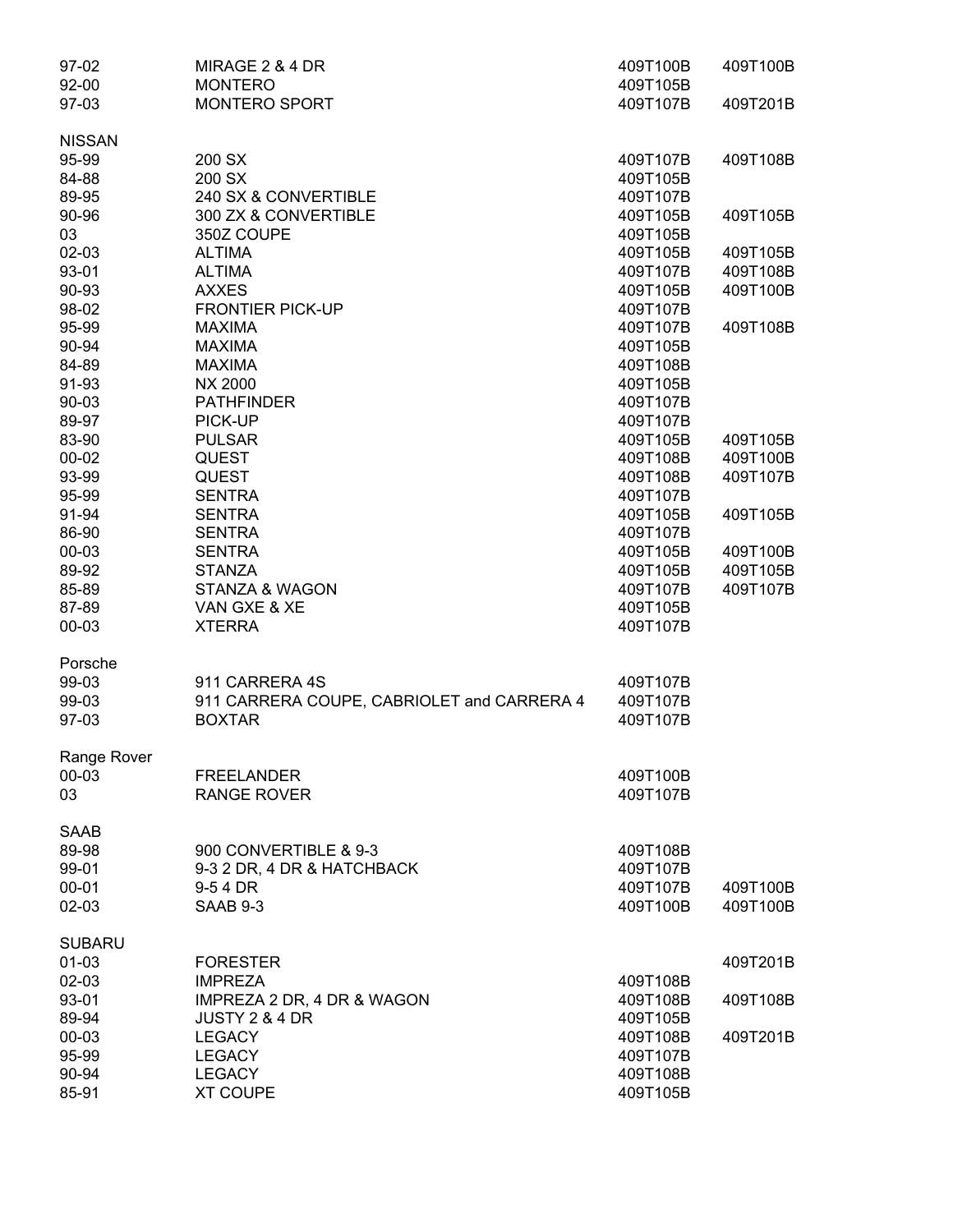| <b>SUZUKI</b>     |                                |                      |          |
|-------------------|--------------------------------|----------------------|----------|
| 95-02             | ESTEEM 4 DR & WAGON            | 409T107B             | 409T100B |
| 99-03             | <b>GRAND VITARA / XL-7</b>     | 409T100B             |          |
| 89-98             | <b>SIDEKICK</b>                | 409T105B             |          |
| 96-98             | $X-90$                         | 409T108B             |          |
|                   |                                |                      |          |
| <b>TOYOTA</b>     |                                |                      |          |
| 96-02             | 4 RUNNER                       | 409T107B             |          |
| 00-03             | <b>AVALON</b>                  | 409T100B             | 409T100B |
| 95-99             | <b>AVALON</b>                  | 409T107B             | 409T100B |
| 97-03             | <b>CAMRY</b>                   |                      | 409T100B |
| 92-96             | <b>CAMRY WAGON</b>             |                      | 409T107B |
| 00-03             | <b>CELICA</b>                  | 409T100B             |          |
| 90-99             | <b>CELICA &amp; WAGON</b>      | 409T107B             | 409T107B |
| 98-02             | <b>COROLLA</b>                 | 409T100B             |          |
| 93-97             | COROLLA 2 DR, 4 DR & WAGON     | 409T107B             | 409T107B |
| 00-03             | <b>ECHO</b>                    |                      | 409T201B |
| $01 - 03$         | <b>HIGHLANDER</b>              | 409T108B             | 409T201B |
| 98-03             | <b>LAND CRUISER</b>            | 409T100B             | 409T100B |
| 91-03             | MR <sub>2</sub>                | 409T107B             |          |
| 96-98             | <b>PASEO</b>                   | 409T100B             | 409T100B |
| 92-95             | <b>PASEO &amp; CONVERTIBLE</b> | 409T107B             | 409T107B |
| $01 - 03$         | <b>PRIUS</b>                   | 409T100B             | 409T201B |
| 96-00             | RAV <sub>4</sub>               | 409T107B             |          |
| $01 - 03$         | RAV4 4DR UTILITY               | 409T100B             | 409T201B |
| 98-03             | <b>SIENNA MINIVAN</b>          | 409T107B             |          |
| 93-98             |                                | 409T105B             |          |
|                   | <b>SUPRA</b>                   |                      | 409T105B |
| 93-98             | T-100 PICK-UP                  | 409T108B<br>409T107B |          |
| 95-03             | <b>TACOMA PICK-UP</b>          |                      |          |
| 95-99             | <b>TERCEL</b>                  | 409T100B             | 409T100B |
| 91-94             | <b>TERCEL</b>                  | 409T105B             |          |
| 00-03             | <b>TUNDRA</b>                  | 409T107B             |          |
| <b>VOLKSWAGEN</b> |                                |                      |          |
| 98-03             | <b>BEETLE</b>                  | 409T201B             | 409T201B |
| 95-02             | <b>CABRIO</b>                  | 409T100B             |          |
| 92-03             | <b>EUROVAN</b>                 | 409T100B             |          |
| 85-92             | GOLF                           | 409T107B             |          |
| 93-99             | <b>GOLF</b>                    | 409T100B             |          |
| $00 - 02$         | <b>GOLF</b>                    | 409T201B             | 409T201B |
| 85-92             | <b>JETTA</b>                   | 409T107B             |          |
| 93-99             | <b>JETTA</b>                   | 409T100B             |          |
| 00-03             | <b>JETTA</b>                   | 409T201B             | 409T201B |
| 93-03             | <b>PASSAT</b>                  | 409T201B             | 409T201B |
|                   |                                |                      |          |
| <b>VOLVO</b>      |                                |                      |          |
| 77-93             | 142, 144, 240, 242 & 244       | 409T109B             |          |
| 98-03             | C-70 2DR COUPE                 | 409T100B             | 409T100B |
| 00-03             | $S-40$                         | 409T107B             |          |
| $01 - 03$         | S60                            | 409T107B             |          |
| 98-00             | $S-70$                         | 409T107B             |          |
| 99-03             | $S-80$                         | 409T107B             |          |
| 1998              | $S-90$                         | 409T107B             |          |
| 00-03             | $V-40$                         | 409T100B             |          |
| 98-03             | $V-70$                         | 409T105B             |          |
| 1998              | $V-90$                         | 409T107B             |          |
| 2003              | <b>XC90</b>                    | 409T201B             | 409T201B |
|                   |                                |                      |          |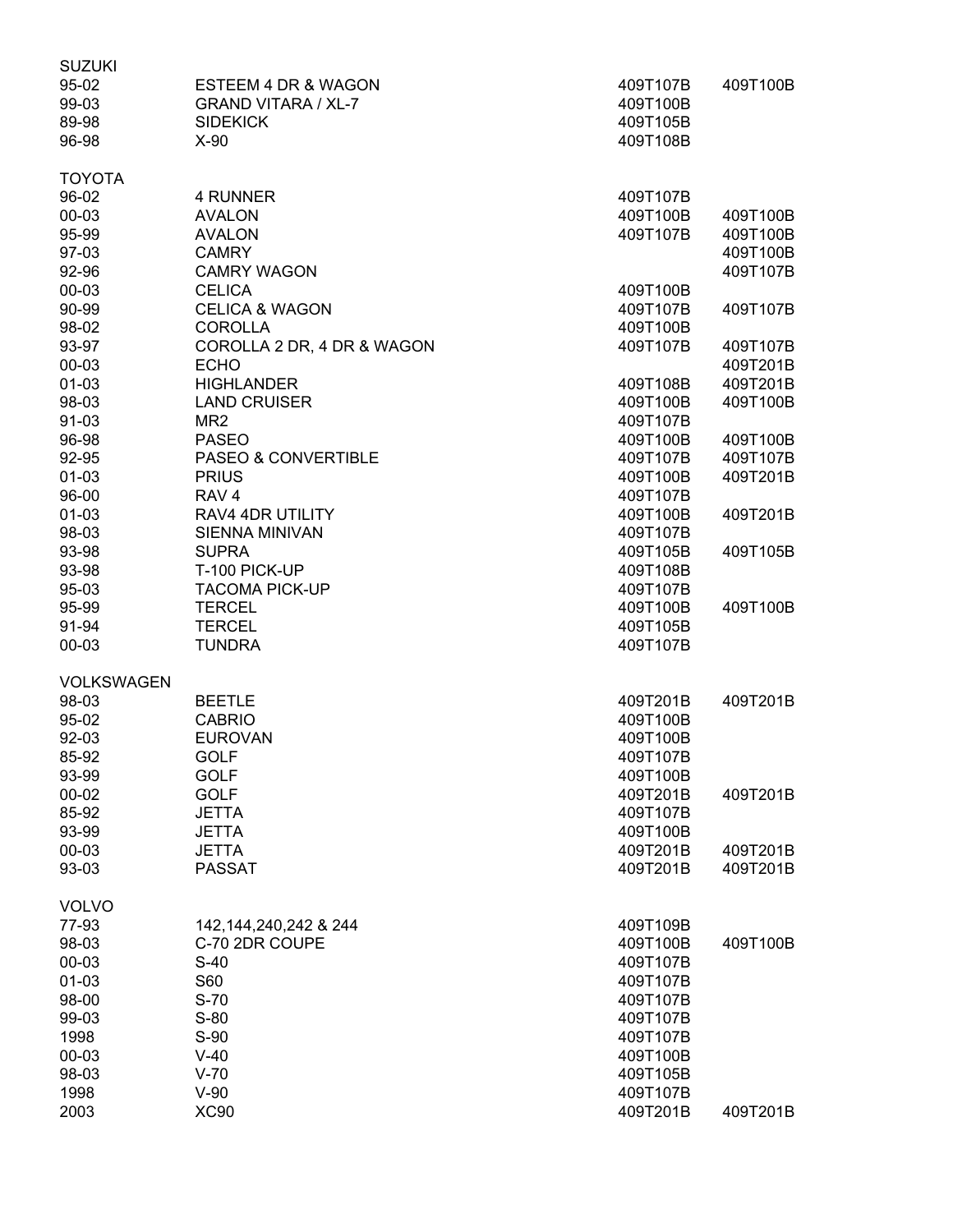| <b>DOMESTIC</b>  |                                  |          |          |
|------------------|----------------------------------|----------|----------|
| <b>BUICK</b>     |                                  | WS       | BG       |
| 82-96            | CENTURY 2 & 4 DR                 | 409T108B | 409T107B |
| 97-03            | <b>CENTURY 4 DR</b>              | 409T107B |          |
| 82-96            | <b>CENTURY WAGON</b>             | 409T108B |          |
| 85-90            | <b>ELECTRA</b>                   |          | 409T107B |
| 00-03            | <b>LESABRE</b>                   | 409T108B |          |
| 86-91            | <b>LESABRE</b>                   |          | 409T107B |
| 85-90            | <b>PARK AVENUE</b>               |          | 409T107B |
| 00-03            | <b>PARK AVENUE</b>               | 409T108B |          |
| 88-03            | <b>REGAL</b>                     | 409T108B |          |
| 95-99            | <b>RIVIERA</b>                   | 409T108B |          |
| 89-93            | <b>RIVIERA</b>                   | 409T107B |          |
| 79-88            | <b>RIVIERA</b>                   | 409T105B |          |
| 91-96            | <b>ROADMASTER</b>                | 409T108B |          |
| 82-89            | <b>SKYHAWK</b>                   | 409T107B | 409T105B |
| 82-89            | <b>SKYHAWK WAGON</b>             | 409T107B |          |
| 92-99            | <b>SKYLARK</b>                   | 409T107B |          |
| 86-91            | <b>SKYLARK</b>                   | 409T107B | 409T105B |
| 85-87            | <b>SOMERSET REGAL</b>            | 409T107B | 409T105B |
|                  |                                  |          |          |
| <b>CADILLAC</b>  |                                  |          |          |
| 82-88            | <b>CIMARRON</b>                  | 409T105B | 409T105B |
| 03<br>94-99      | <b>CTS</b><br><b>DEVILLE</b>     | 409T100B | 409T201B |
|                  |                                  | 409T109B |          |
| 00-03            | DeVille                          | 409T107B |          |
| 85-93            | <b>DEVILLE SEDAN &amp; COUPE</b> | 409T107B | 409T107B |
| 89-91            | <b>ELDORADO</b>                  | 409T107B | 409T107B |
| 79-88            | <b>ELDORADO</b>                  | 409T105B |          |
| 02-03            | ESCALADE / EXT / ESV             | 409T108B |          |
| 85-93            | <b>FLEETWOOD FWD</b>             | 409T107B | 409T107B |
| 93-96            | FLEETWOOD RWD                    | 409T108B |          |
| 89-91            | <b>SEVILLE</b>                   | 409T107B | 409T107B |
| 80-88            | <b>SEVILLE</b>                   | 409T105B | 409T105B |
| $01 - 03$        | <b>SEVILLE</b>                   | 409T107B |          |
| <b>CHEVROLET</b> |                                  |          |          |
| 89-96            | <b>BERETTA</b>                   | 409T105B |          |
| 82-02            | <b>CAMARO</b>                    | 409T107B |          |
| 91-96            | <b>CAPRICE &amp; WAGON</b>       | 409T108B |          |
| 82-94            | <b>CAVALIER &amp; WAGON</b>      | 409T107B | 409T105B |
| 95-02            | <b>CAVALIER 4 DR</b>             |          | 409T107B |
| 89-94            | <b>CAVALIER CONVERTIBLE</b>      | 409T105B |          |
| 82-94            | <b>CELEBRITY &amp; WAGON</b>     | 409T108B | 409T107B |
| 87-96            | <b>CORSICA</b>                   | 409T105B | 409T105B |
| 99-03            | <b>CORVETTE HDTP</b>             | 409T107B |          |
| 00-03            | <b>IMPALA</b>                    | 409T108B | 409T108B |
| 94-96            | <b>IMPALA &amp; SS</b>           | 409T108B |          |
| 89-01            | <b>LUMINA</b>                    | 409T107B |          |
| 97-03            | <b>MALIBU</b>                    | 409T100B | 409T100B |
| 00-03            | <b>MONTE CARLO</b>               | 409T108B | 409T108B |
| 95-99            | MONTE CARLO                      | 409T107B |          |
| 98-03            | <b>PRISM</b>                     | 409T100B | 409T100B |
| 03               | <b>SSR</b>                       | 409T107B |          |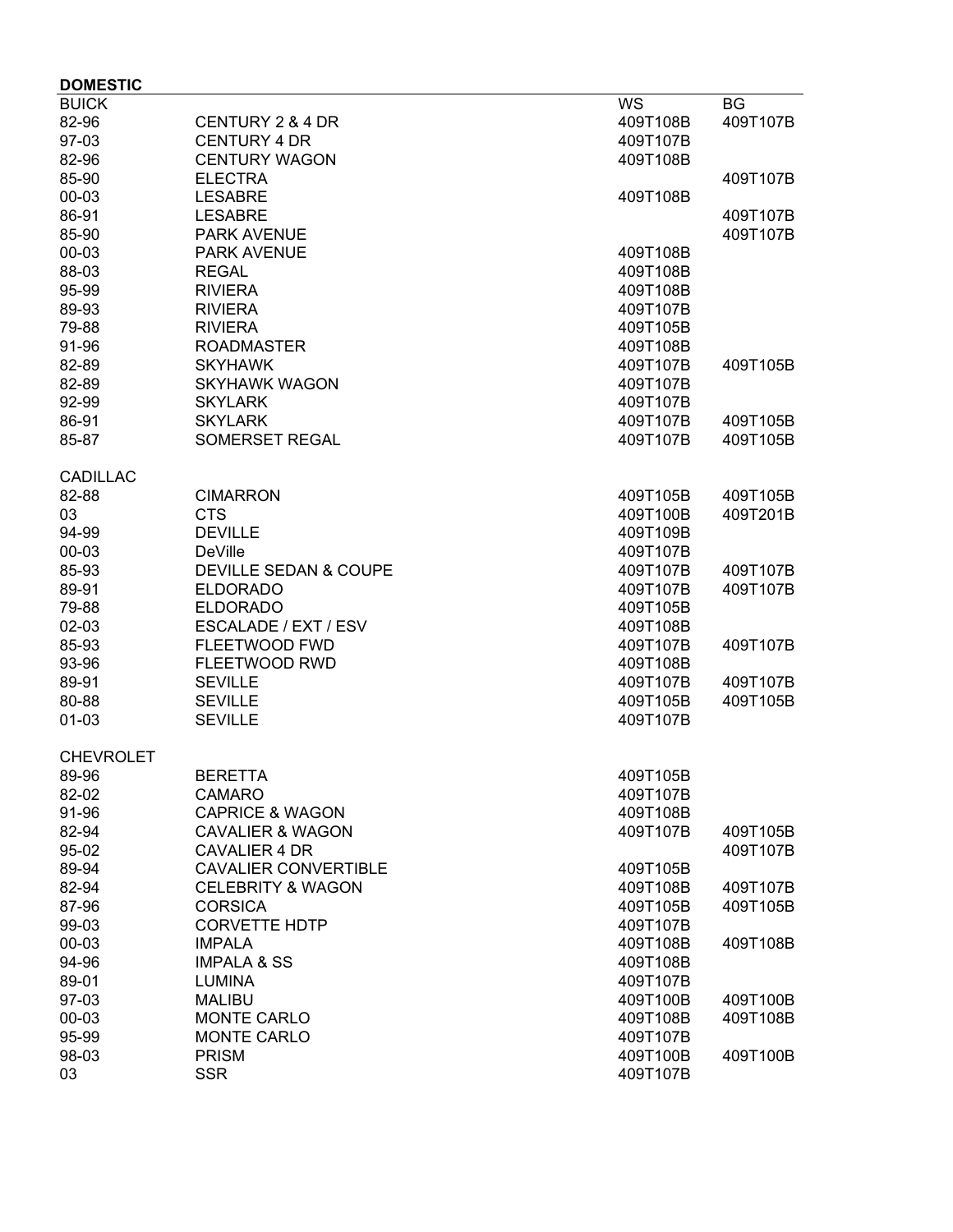| <b>CHEVROLET TRUCKS</b> |                                    |          |          |
|-------------------------|------------------------------------|----------|----------|
| 85-03                   | <b>ASTRO VANS</b>                  | 409T107B |          |
| 02-03                   | <b>AVALANCHE</b>                   | 409T107B |          |
| 90-96                   | <b>LUMINA APV MINIVAN</b>          | 409T107B |          |
| 83-03                   | S-10 BLAZER 2 & 4 DR               | 409T107B |          |
| 83-03                   | S-10 PICK-UP                       | 409T107B |          |
| 99-03                   | SILVERADO 1500 / 2500 / 3500 / SS  | 409T107B |          |
| 00-03                   | <b>SUBURBAN</b>                    | 409T107B |          |
| 00-03                   | <b>TAHOE</b>                       | 409T107B |          |
| 99-02                   | <b>TRACKER</b>                     | 409T100B |          |
| 90-01                   | TRACKER 2 & 4 DR                   | 409T105B |          |
| 02-03                   | TRAILBLAZER / EXT                  | 409T107B |          |
| 80-95                   | VAN FULL-SIZE                      | 409T109B |          |
|                         |                                    |          |          |
| <b>CHRYSLER</b>         |                                    |          |          |
| 99-03                   | 300                                | 409T100B |          |
| 95-00                   | <b>CIRRUS</b>                      | 409T100B |          |
| 98-03                   | <b>CONCORDE</b>                    | 409T100B |          |
| 93-97                   | <b>CONCORDE</b>                    | 409T108B | 409T108B |
| 00-03                   | <b>GRAND VOYAGER &amp; VOYAGER</b> | 409T100B |          |
| 90-93                   | <b>IMPERIAL</b>                    |          | 409T105B |
| 98-03                   | <b>INTREPID</b>                    | 409T100B |          |
| 93-97                   | <b>INTREPID</b>                    | 409T108B | 409T108B |
| 84-96                   | <b>LASER</b>                       |          | 409T107B |
| 85-89                   | <b>LEBARON &amp; GTS</b>           | 409T105B | 409T105B |
| 99-02                   | <b>LHS</b>                         | 409T100B |          |
| 94-97                   | LHS & NEW YORKER                   | 409T108B | 409T107B |
| 88-93                   | <b>NEW YORKER</b>                  |          | 409T105B |
| $01-03$                 | <b>PROWLER</b>                     |          |          |
|                         |                                    | 409T107B |          |
| $01-03$                 | SEBRING / SEDAN / CONVERTIBLE      | 409T100B |          |
| $01-03$                 | <b>SEBRING COUPE</b>               | 409T107B |          |
| 96-03                   | <b>TOWN &amp; COUNTRY</b>          | 409T100B |          |
| 84-95                   | TOWN & COUNTRY MINIVAN             | 409T108B | 409T108B |
| 00-03                   | Voyager                            | 409T100B |          |
| <b>DODGE</b>            |                                    |          |          |
| 95-00                   | <b>AVENGER</b>                     | 409T108B | 409T108B |
| 86-96                   | <b>COLT &amp; WAGON</b>            | 409T107B |          |
| 84-92                   | <b>COLT VISTA</b>                  | 409T108B | 409T100B |
| 84-93                   | <b>DAYTONA</b>                     |          | 409T107B |
| 88-93                   | <b>DYNASTY</b>                     |          | 409T105B |
| 98-03                   | <b>INTREPID</b>                    | 409T100B |          |
| 93-97                   | <b>INTREPID</b>                    | 409T108B | 409T107B |
| 85-89                   | <b>LANCER</b>                      | 409T105B | 409T105B |
| 90-92                   | <b>MONACO</b>                      | 409T107B | 409T108B |
| 00-03                   | <b>NEON</b>                        | 409T107B |          |
| 85-99                   | <b>NEON</b>                        | 409T108B |          |
| 87-94                   | <b>SHADOW &amp; CONVERTIBLE</b>    | 409T105B |          |
| 89-95                   | <b>SPIRIT</b>                      | 409T105B |          |
| 91-96                   |                                    |          |          |
|                         | <b>STEALTH</b>                     | 409T107B |          |
| $01 - 03$               | STRATUS COUPE / SEDAN              | 409T100B |          |
| 95-00                   | <b>STRATUS SEDAN</b>               | 409T100B | 409T107B |
| 92-02                   | <b>VIPER &amp; CONVERTIBLE</b>     | 409T107B |          |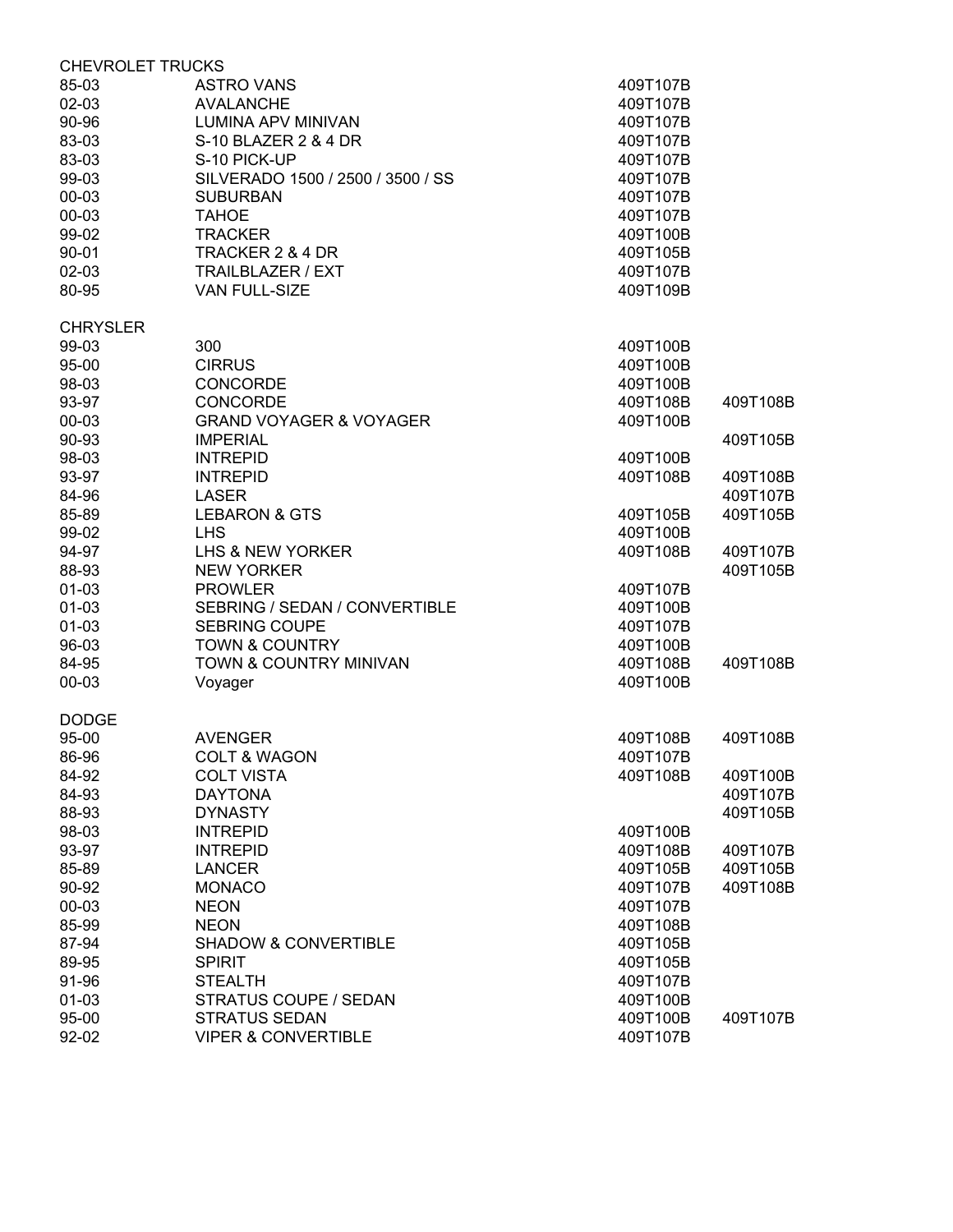| <b>DODGE TRUCKS</b>  |                                                            |                                  |          |
|----------------------|------------------------------------------------------------|----------------------------------|----------|
| 84-95<br>96-03<br>03 | <b>CARAVAN</b><br>CARAVAN & GRAND CARAVAN<br><b>DAKOTA</b> | 409T108B<br>409T100B<br>409T201B | 409T108B |
| 97-02                | <b>DAKOTA PICK-UP</b>                                      | 409T107B                         |          |
| 86-96                | DAKOTA PICK-UP & CONVERTIBLE                               | 409T107B                         |          |
| 98-02                | <b>DURANGO</b>                                             | 409T107B                         |          |
| 03                   | <b>DURANGO</b>                                             | 409T201B                         |          |
| 03                   | <b>RAM</b>                                                 | 409T201B                         |          |
| 94-03                | <b>VAN FULL SIZE</b>                                       | 409T108B                         |          |
| <b>EAGLE</b>         |                                                            |                                  |          |
| 88-89                | <b>MEDALLION</b>                                           | 409T107B                         |          |
| 88-92                | <b>PREMIER</b>                                             | 409T107B                         | 409T108B |
| 93-96                | SUMMIT 2 & 4 DR                                            | 409T107B                         |          |
| 91-92                | <b>SUMMIT 2 DR HATCHBACK</b>                               | 409T108B                         |          |
| 92-96                | SUMMIT 3 DR WAGON                                          | 409T107B                         |          |
| 95-98                | <b>TALON</b>                                               | 409T100B                         | 409T108B |
| 90-94                | <b>TALON</b>                                               | 409T107B                         |          |
| 93-97                | <b>VISION</b>                                              | 409T108B                         | 409T107B |
|                      |                                                            |                                  |          |
| <b>FORD</b>          |                                                            |                                  |          |
| 94-97                | <b>ASPIRE</b>                                              | 409T107B                         |          |
| 95-00                | <b>CONTOUR</b>                                             | 409T108B                         |          |
| 03                   | ESCAPE / HYBRID                                            | 409T100B                         |          |
| 91-97                | <b>ESCORT &amp; WAGON</b>                                  | 409T107B                         |          |
| 98-03                | ESCORT 2DR / ZX2                                           | 409T108B                         | 409T107B |
| 97-02                | <b>ESCORT 4DR &amp; WAGON</b>                              | 409T107B                         |          |
| 00-03                | <b>FOCUS</b>                                               | 409T100B                         | 409T100B |
| 94-02                | <b>MUSTANG</b>                                             | 409T107B                         | 409T107B |
| 88-97                | <b>PROBE</b>                                               | 409T108B                         |          |
| 96-03                | <b>TAURUS &amp; WAGON</b>                                  | 409T108B                         | 409T201B |
| 86-95                | <b>TAURUS &amp; WAGON</b>                                  | 409T108B                         | 409T108B |
| <b>FORD TRUCKS</b>   |                                                            |                                  |          |
| 86-97                | <b>AEROSTAR MINIVAN</b>                                    | 409T107B                         |          |
| 92-03                | <b>ECONOLINE VAN FULL-SIZE</b>                             | 409T108B                         |          |
| 01-03                | <b>ESCAPE</b>                                              | 409T100B                         |          |
| 00-03                | <b>EXCURSION</b>                                           | 409T107B                         |          |
| 97-03                | <b>EXPEDITION</b>                                          | 409T109B                         |          |
| 91-03                | <b>EXPLORER / SPORT</b>                                    | 409T107B                         |          |
|                      |                                                            |                                  |          |
| 97-03                | $F-150$                                                    | 409T109B                         |          |
| 97-02                | F-250, 350, 450, 550, 650, 750 / SD                        | 409T108B                         |          |
| 94-03<br>95-03       | <b>RANGER</b><br><b>WINDSTAR</b>                           | 409T107B<br>409T108B             | 409T107B |
|                      |                                                            |                                  |          |
| <b>GMC</b>           |                                                            |                                  |          |
| 98-01                | <b>ENVOY</b>                                               | 409T108B                         |          |
| 02-03                | <b>ENVOY</b>                                               | 409T107B                         |          |
| 83-02                | <b>JIMMY 2 &amp; 4 DR</b>                                  | 409T107B                         |          |
| 86-95                | <b>SAFARI</b>                                              | 409T107B                         |          |
| 96-03                | <b>SAVANNA</b>                                             | 409T107B                         |          |
| 99-03                | <b>SIERRA</b>                                              | 409T107B                         |          |
| 83-03                | SONOMA/S-15 PICK-UP                                        | 409T107B                         |          |
| 83-93                | SONOMA/S-15 PICK-UP                                        | 409T107B                         |          |
| 80-96                | VAN FULL-SIZE                                              | 409T109B                         |          |
| 94-03                | YUKON / DENALI                                             | 409T107B                         |          |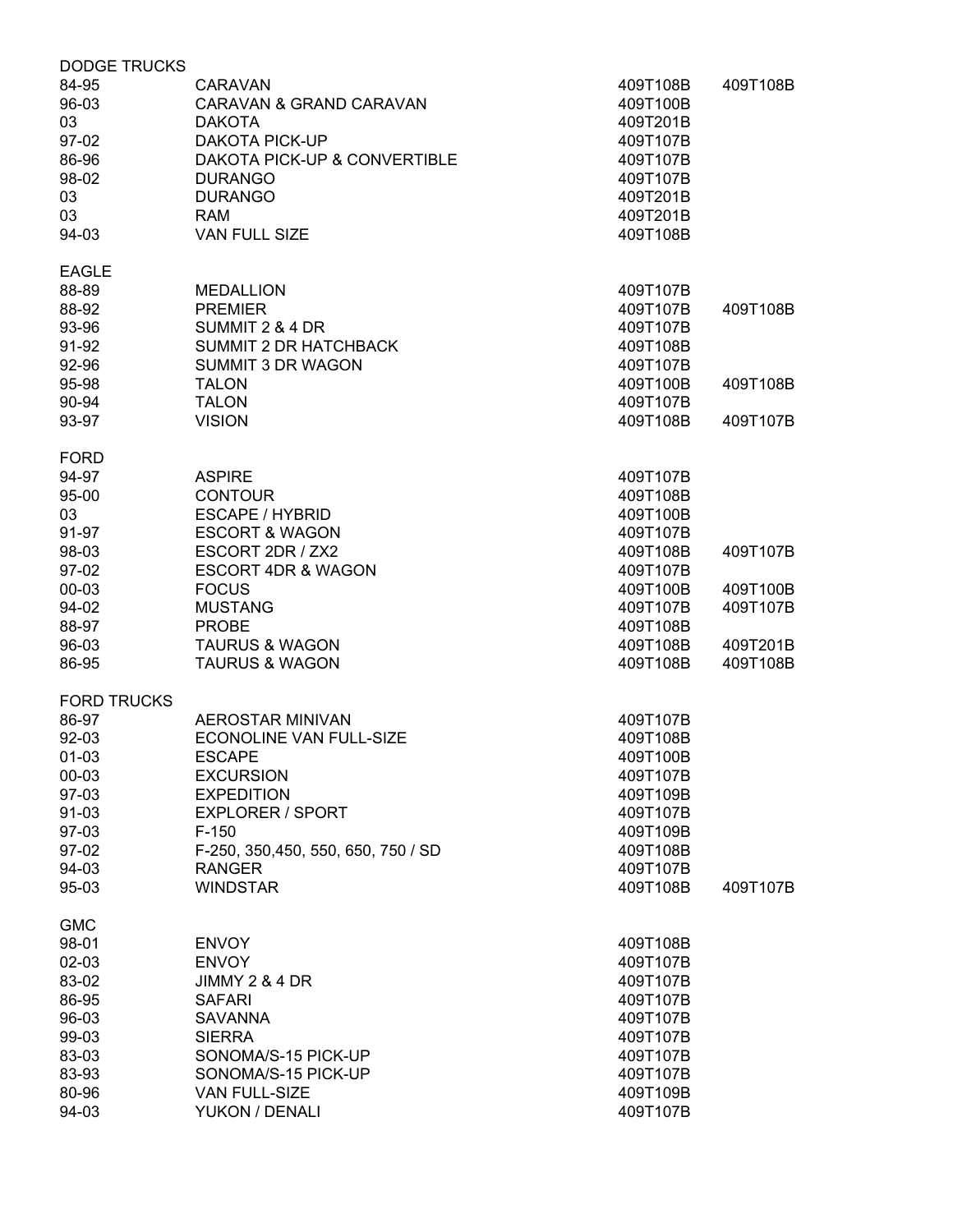| <b>JEEP</b>       |                                  |          |          |
|-------------------|----------------------------------|----------|----------|
| 93-03             | <b>GRAND CHEROKEE</b>            | 409T107B |          |
| 2002              | <b>LIBERTY</b>                   | 409T107B |          |
| 03                | <b>LIBERTY</b>                   | 409T201B |          |
| 87-03             | <b>WRANGLER</b>                  | 409T107B |          |
|                   |                                  |          |          |
| <b>LINCOLN</b>    |                                  |          |          |
| 03                | <b>AVIATOR</b>                   | 409T109B |          |
| 95-02             | <b>CONTINENTAL</b>               |          | 409T108B |
| 98-03             | NAVIGATOR / LS                   | 409T109B | 409T107B |
| <b>MERCURY</b>    |                                  |          |          |
| 93-97             | <b>COUGAR</b>                    | 409T108B |          |
| 97-03             | <b>MOUNTAINEER</b>               | 409T108B |          |
|                   |                                  |          |          |
| 95-00             | <b>MYSTIQUE</b>                  | 409T108B |          |
| 86-03             | <b>SABLE &amp; WAGON</b>         | 409T108B | 409T201B |
| 91-99             | <b>TRACER &amp; WAGON</b>        | 409T107B |          |
| 93-02             | <b>VILLAGER</b>                  | 409T108B | 409T107B |
| <b>OLDSMOBILE</b> |                                  |          |          |
| 92-98             | ACHIEVA 2 & 4 DR                 |          | 409T107B |
| 99-03             | ALERO 2 & 4 DR                   | 409T107B |          |
| $01-03$           | <b>AURORA</b>                    | 409T100B |          |
| 02-03             | <b>BRAVADA</b>                   | 409T107B |          |
| $91 - 01$         | <b>BRAVADA</b>                   | 409T108B |          |
| 85-91             | <b>CALAIS</b>                    | 409T107B | 409T107B |
|                   |                                  |          |          |
| 91-92             | <b>CUSTOM CRUISER WAGON</b>      | 409T108B |          |
| 97-99             | <b>CUTLASS 4 DR</b>              | 409T100B | 409T100B |
| 82-96             | <b>CUTLASS CIERA &amp; WAGON</b> | 409T108B | 409T107B |
| 89-97             | <b>CUTLASS SUPREME</b>           | 409T107B |          |
| 86-91             | DELTA 88 4 DR                    |          | 409T107B |
| 98-02             | <b>INTRIGUE</b>                  | 409T108B | 409T108B |
| 86-90             | <b>NINETY EIGHT</b>              |          | 409T107B |
| 90-96             | <b>SILHOUETTE</b>                | 409T108B |          |
| 89-92             | <b>TORONADO</b>                  | 409T108B |          |
| 79-88             | <b>TORONADO</b>                  | 409T105B |          |
| <b>PLYMOUTH</b>   |                                  |          |          |
| 90-95             | <b>ACCLAIM</b>                   | 409T105B | 409T105B |
| 96-00             | <b>BREEZE</b>                    | 409T100B | 409T107B |
| 96-00             | <b>GRAND VOYAGER</b>             | 409T100B |          |
|                   |                                  |          |          |
| 90-94             | <b>LASER</b>                     | 409T107B |          |
| $00 - 02$         | <b>NEON</b>                      | 409T107B |          |
| 95-99             | <b>NEON</b>                      | 409T108B |          |
| 97-02             | <b>PROWLER</b>                   | 409T107B |          |
| 87-94             | <b>SUNDANCE</b>                  | 409T105B |          |
| 84-95             | <b>VOYAGER</b>                   | 409T108B | 409T108B |
| <b>PONTIAC</b>    |                                  |          |          |
| 82-91             | 6000 & WAGON                     | 409T108B | 409T108B |
| 00-03             | <b>BONNEVILLE</b>                | 409T108B |          |
| 93-99             | <b>BONNEVILLE</b>                |          | 409T107B |
| 84-88             | <b>FIERO</b>                     | 409T105B |          |
| 82-92             | FIREBIRD, TRANS-AM & CONV.       | 409T108B |          |
| 99-03             | <b>GRAND AM</b>                  | 409T108B |          |
|                   |                                  |          |          |
| 92-98             | <b>GRAND AM</b>                  | 409T107B |          |
| 85-91             | <b>GRAND AM</b>                  | 409T107B | 409T107B |
| 97-03             | GRAND PRIX 2 & 4 DR              | 409T108B | 409T108B |
| 88-96             | <b>GRAND PRIX 2 DR</b>           | 409T107B | 409T107B |